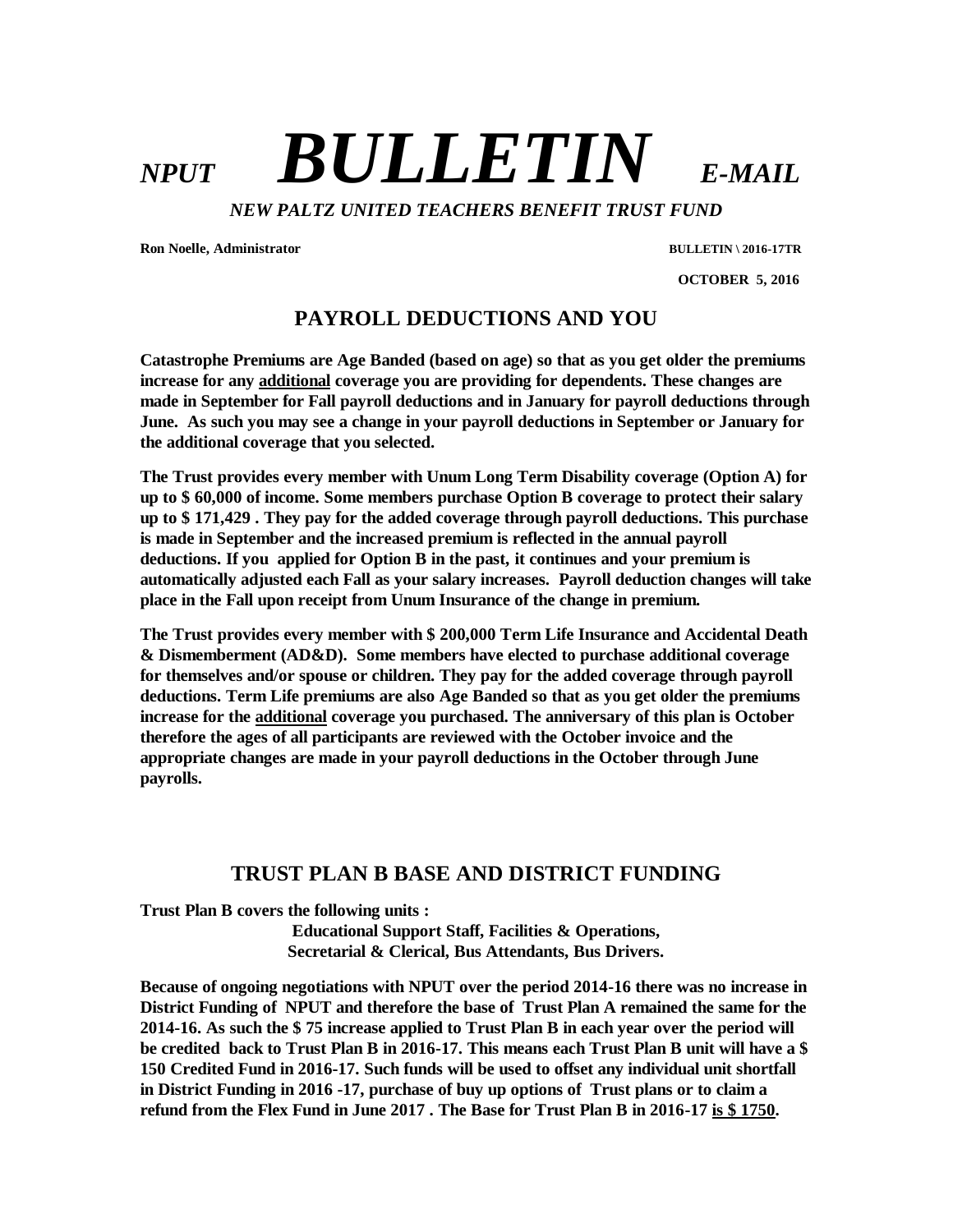**Example 1, if your unit funding for 2016-17 is \$ 1725 then to meet the Trust Plan B Base line of \$ 1750 your Credited Fund (\$ 150) will be reduced by \$ 25 to raise your unit base to the required \$ 1750 and each member will then be credited with \$ 125 for the purchase of buy up options or to claim a refund from the Flex Fund in June 2017 .** 

**Example 2, if your unit funding for 2016-17 is \$ 1800 then your unit meets the Trust Plan B Base line of \$ 1750 with a \$ 50 surplus. The \$ 50 surplus is added to your \$ 150 Credit Fund so that you have \$ 200 to apply to the purchase of buy up options or to claim a refund from the Flex Fund in June 2017** 

**In the case of Bus Drivers Unit, the above noted Credit Fund of \$ 150 applies plus the late 2015-16 settlement increase of \$ 75 per member brings the Credited Fund to \$ 225. The Bus Driver has \$ 225 to apply to the purchase of buy up options or to claim a refund from the Flex Fund in June 2017.**

**PLEASE NOTE: To make a claim from the Flex Fund in June 2017, the claim must be for dental or vision expenses from June 1, 2016 through June 1, 2017.**

# **REMINDER: OCTOBER 26TH WILL DAY APPOINTMENT REQUESTS ARE DUE BY OCTOBER 19TH**

### **VISION PLAN – 2<sup>ND</sup> PAIR AT 50 % OF RETAIL**

**All Empire and Davis Vision Works stores will provide a second pair of eyeglasses at 50 % off regular price. In checking further, we found that you may have as many extra pairs as you wish at 50 % off retail price.**

#### **ADDING DEPENDENTS TO CATASTROPHE PLAN**

**REMINDER the enrollment portal to add a dependent to the Catastrophe Plan is very short and is being enforced by NYSUT. The Trust provides every member with NYSUT Catastrophe Major Medical coverage. The policy only allows dependents to be added within 60 days of a LIFE EVENT (marriage, birth, adoption, placement for adoption) Domestic Partners may enroll by application provided by the Trust Administrator. Under the Life Event policy if you add a spouse or a child a marriage certificate or birth certificate will be required.** 

#### **INQUIRIES AND RESPONSES**

**Inquiries and responses would be received more promptly if directed to my personal e-mail address ronnoelle @ ix.netcom.com**

#### **CHANGE OF NAME / ADDRESS / PHONE / E-MAIL**

**If you change your name / address / phone number / e-mail address Please contact Ron Noelle, Administrator, at (845) 255-5770, Fax to (845) 255-3654**